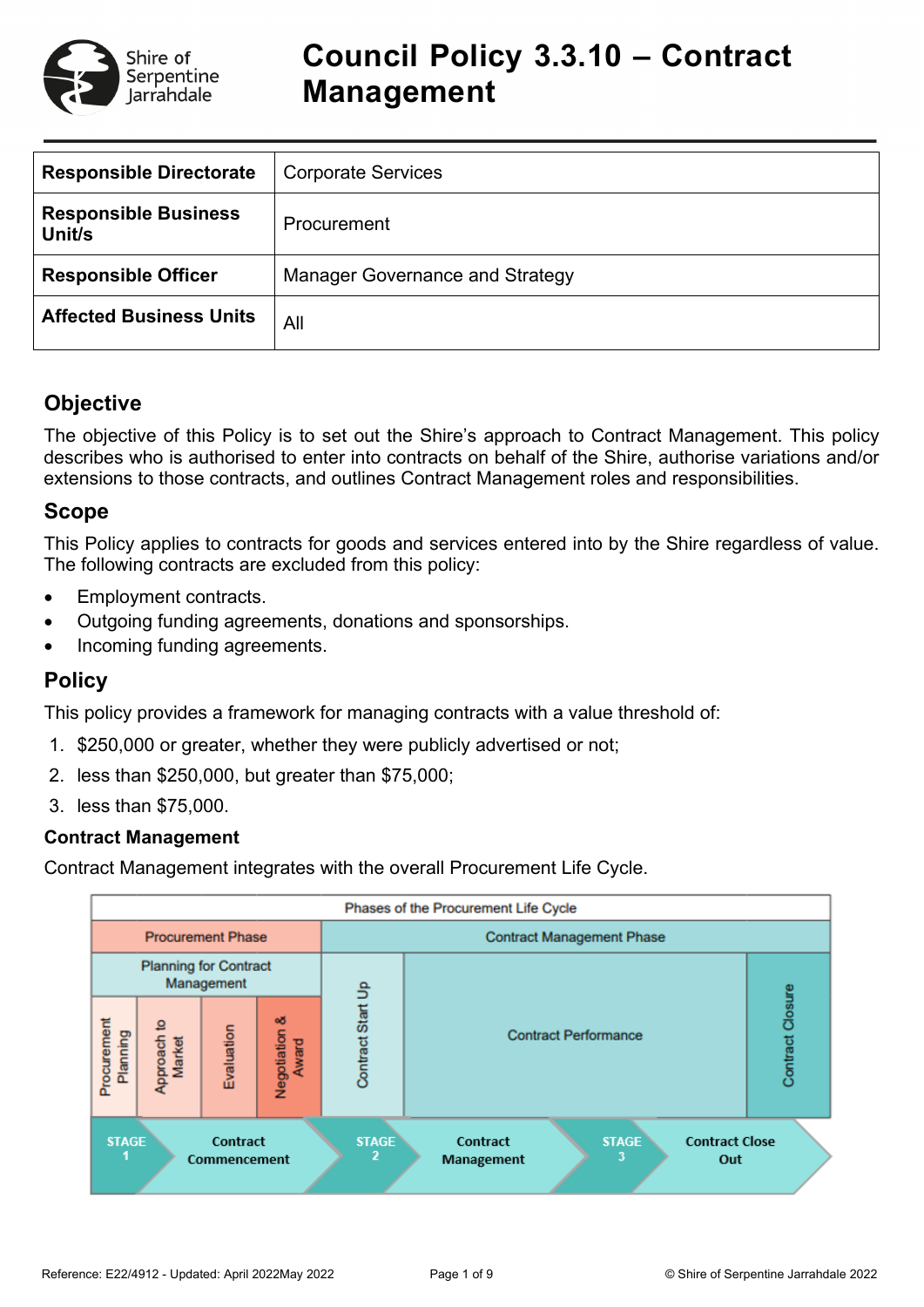

Contract management involves three key stages, contract commencement, contract management and contract close out. These three stages are then split into six distinct phases:

- Contract planning and negotiation
- Contract execution
- Contract performance management
- Variation management
- Contract extensions
- Contract close out

The Shire's approach to each of the six distinct phases is described in the following sections.

# **Contract planning and negotiation**

Each procurement process involving a publicly advertised tender is required by Regulation 14 of the *Local Government (Functions and General) Regulations 1996* (the Regulations) to have detailed specifications of the goods or services required. To avoid any possible confusion, tenders that are exempt from public advertising must also have a specification of the goods or services required.

These specifications form the basis for contract management of quality, performance and the activities that will follow.

In considering procurement options and the specifications for the preparation of the decision to call for tenders or otherwise purchase goods and services greater than \$250,000 through exemptions from public tendering under legislation, Officers will have regard to:

- The legislative rules associated with procurement via tender, including delegated authority to call tenders.
- Procurement and contractual options to provide value for money.
- The means that performance will be assessed.
- The appropriateness of contract extension options.
- The most appropriate contractual arrangements.
- The need for contingency and provisional sums.

A decision regarding the contractual arrangements must be made prior to the decision to call tenders. The call for tenders must include information regarding the contractual arrangements and assessment criteria.

The Shire's contract standard inclusions will comprise the following parts:

- Letter of Award
- Conditions of Tendering
- Specification and/or plans/drawings
- General Conditions of Contract
- Special Conditions of Contract
- Respondent Offer

Regulation 20 of the Regulations provides rules for varying the goods or services required after the tender has been awarded, but prior to entering into the contract. A variation of this kind must be made in accordance with the Regulations and the relevant delegation. Regulation 20 only applies before a contract has been executed.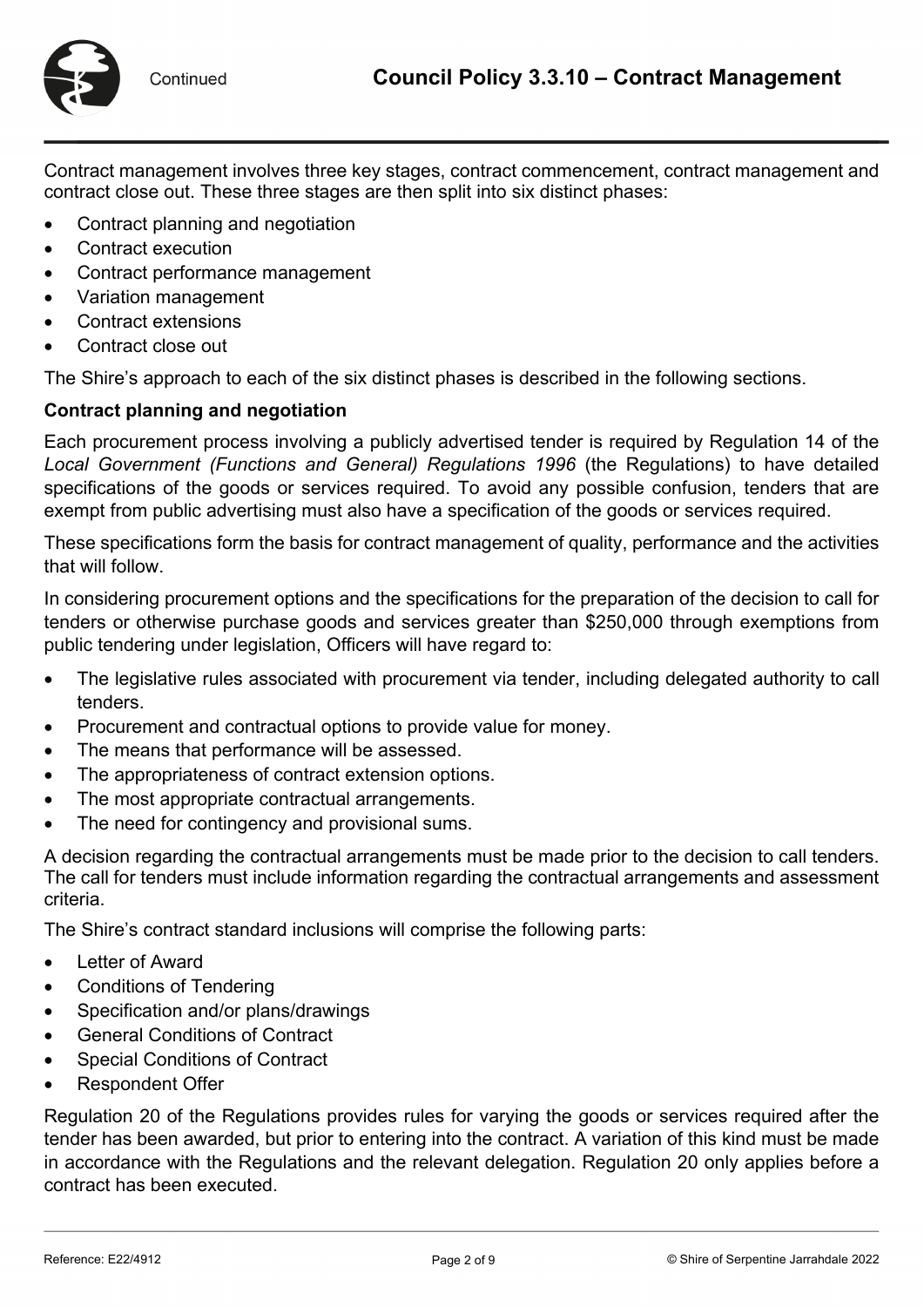

### **Contract execution**

Following the awarding of the tender, the contract must be executed in accordance with Council Policy 1.1.4 – Execution of Documents and Use of the Common Seal.

Following execution of the contract, the details of the contract will be recorded in the Shire's Contract Management Register by Procurement.

### **Contract performance management**

Properly managing supplier performance with respect to outcomes and deliverables clearly specified and agreed in the contract will help ensure Council and its customers obtain the business benefits and value for money within target timeframes.

Contract performance management involves:

- Relationship management with the suppliers' nominated contact.
- Monitoring timeliness and quality of deliverables including reporting.
- Issue identification and escalation.
- Assessment of invoices to contract terms and conditions.
- Tracking performance against budget.
- Ensuring ongoing compliance with relevant licences, qualifications, permits and insurances.
- Ensuring quarterly contract management meetings are conducted.

The Contract Manager is responsible for performance management of the contract.

### **Variation management**

Council authorises the Chief Executive Officer to vary contracts in accordance with Regulation 21A of the Regulations where:

- the expenditure required for the variation is contemplated in the Budget; and
- if the variation is a renewal or extension of the term of the contract as described in Regulation 11(2)(j) that it is in accordance with relevant delegations and Council resolutions.

The Contract Manager is responsible for reviewing variations submitted by contractors and making a recommendation to the Chief Executive Officer.

In the event that a Superintendent has been appointed to administer the contract, the Superintendent may approve variations subject to terms of the contract and where applicable under this policy and the conditions of their appointment. The conditions of appointment of a Superintendent are to include requirements to adhere to Shire policies, procedures and project management framework where they do not directly conflict with the Australian Standard contract conditions.

A request for approval to vary the contract should come from the Contract Manager in the approved form. If approved, the signed form is to be attached to the requisition. The details of the variation must be recorded according to record keeping standards.

Variations to a contract require the approval of both parties to the Contract.

Where the variation is not contemplated in the contract in the form of contingency or other reserve amount and the expenditure required is not contemplated in the project budget, Council approval is required prior to acceptance of the variation and approval to commence works. See the following section for contract variations where a Superintendent has been appointed.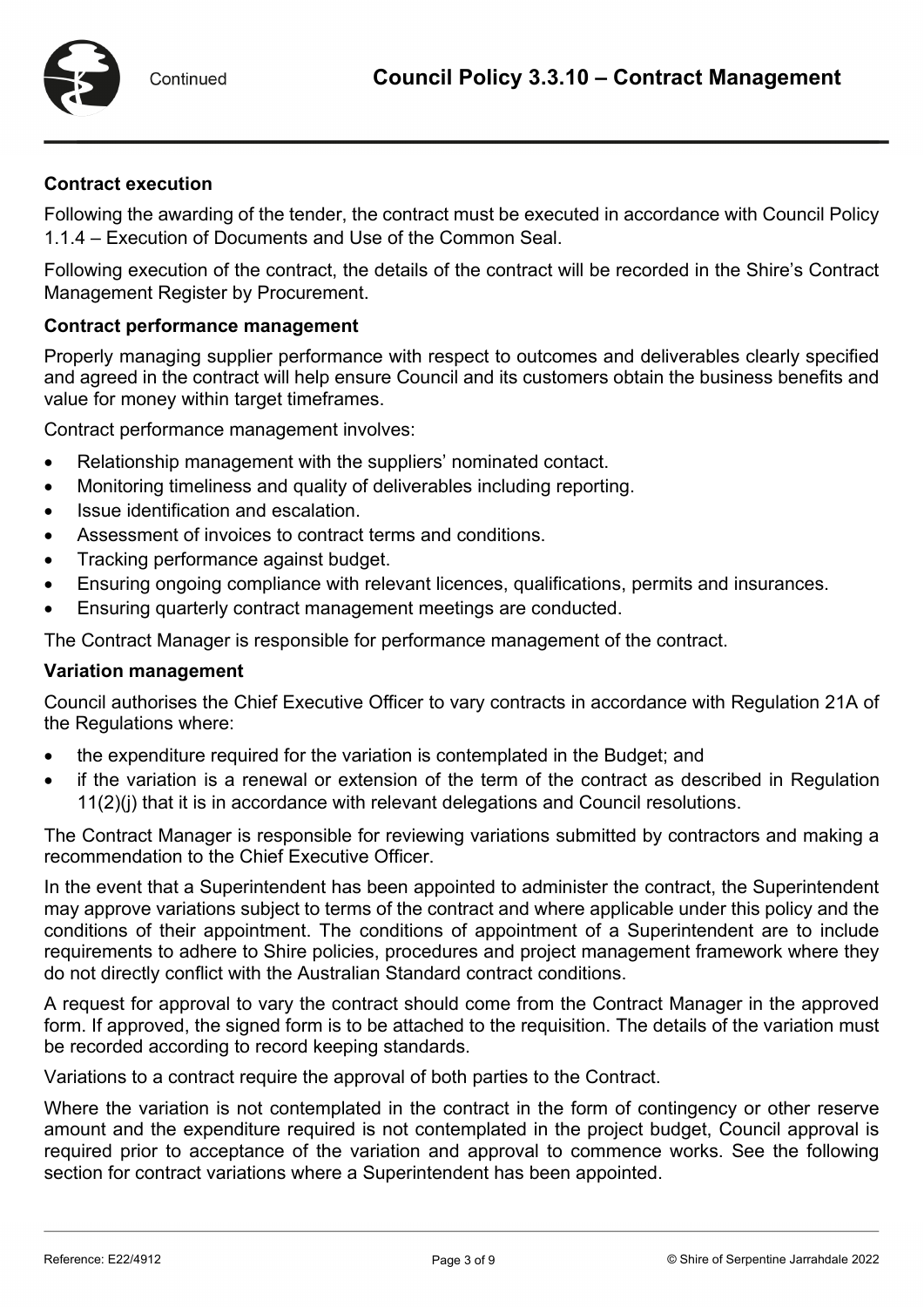

Where a variation would change the scope of the contract, in accordance with Regulation 21A of the *Local Government (Functions and General) Regulations 1996*, a new procurement process would be required for the variation item.

### Variations management where a Superintendent has been appointed

A Superintendent may be appointed to assist the management of a contract.

In the event that a Superintendent has been appointed to administer the contract, the Superintendent may approve variations subject to terms of the contract, where applicable under this policy and the conditions of their appointment. The conditions of appointment of a Superintendent are to include requirements to adhere to Shire policies, procedures, and project management framework where they do not directly conflict with the Australian Standard contract conditions.

The Superintendent's role is to 'administer' the contract and ensure the contractual obligations are performed. Under a traditional construction contract, the Superintendent has two separate and distinct roles:

- to act as agent for the principal; and
- to act as an independent certifier.

The Superintendent administers the contract terms and conditions in accordance with legislation and where applicable, Shire policies and procedures.

The Superintendent's specific functions when acting as agent include:

- issuing directions to the contractor on behalf of the principal;
- approving programs;
- approving subcontractors:
- controlling employees;
- resolving contract document ambiguities;
- examining and testing materials;
- postponement and suspension of work; and ordering variations.

The types of issues the Superintendent may be asked to certify include:

- extensions of time;
- payment of liquidated damages;
- the amount of delay costs payable to the contractor;
- valuing variations;
- payment certificates;
- issuing final certificates and certificates of practical completion:

Noting the roles and powers outlined above, it is essential that the Contract Manager proactively manages any potential variations. Variations must be managed in line with cost and contingency availability and early advice of potential above contract variations must be negotiated and progressed in sufficient time to obtain formal approvals for additional budget. The only exception to this requirement is for emergency works and where an extreme safety risk requires immediate attention.

Once the variation is approved, a Purchase Order for the specific variation, notated with the Variation Reference and detail is created. This amount is over and above the original Purchase Order value, as it is assumed all other estimated costs will be billed against the remaining available budget.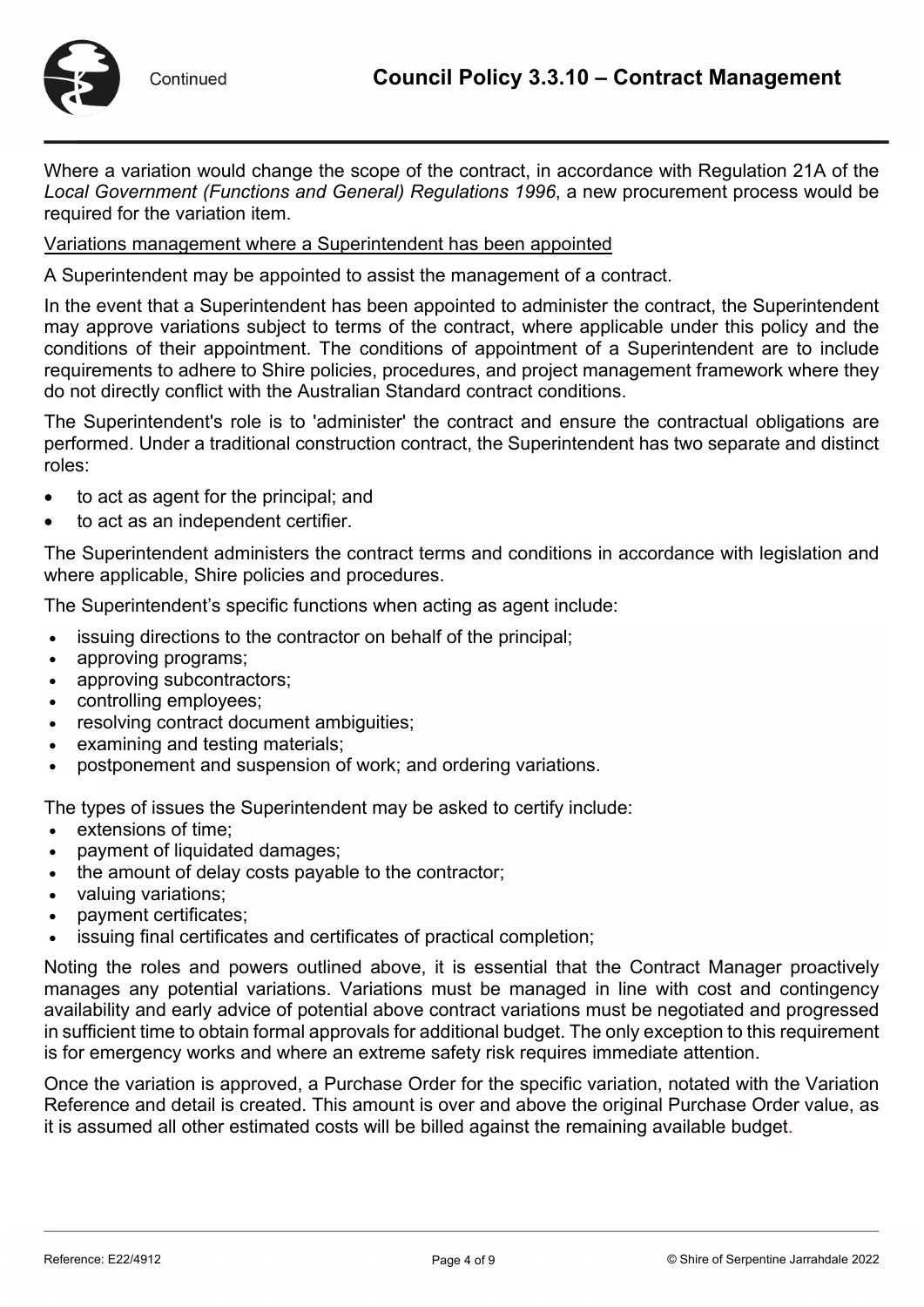

### Variations contemplated by the contract

The following circumstances does not constitute a variation under Regulation 21A because they are contemplated by the contract:

- additional costs that relate to items within the budget where these items form part of the contractor's obligation to complete everything necessary to carry out the contract work and can be met by the contingency within the contract; or
- substitution of materials where the contract contemplates a substitution.

Where necessary variations are contemplated by the contract and budget permits, the Contract Manager may raise a requisition. Approval for the expenditure must be in accordance with the Shire's purchasing power authorisations.

The decision to agree to a variation contemplated by the contract must be in accordance with the Shire's Project Management Framework and must be recorded in the Shire's Contract Management Register.

### **Contract extensions**

The Contract Manager is responsible for making recommendations regarding contract extensions contemplated by Regulation 11(2)(j) of the Regulations. Note that any contract extensions must be based on performance of the contractor being to the specified standard in the contract. The Chief Executive Officer is authorised to approve contract extensions contemplated by Regulation 11(2)(j) unless otherwise specified by Council resolution or limit on delegated power.

#### **Contract close-out**

The Contract Manager is responsible for contract close-out. This involves ensuring that all contractual obligations have been met, any disputes resolved, all asset documentation is received and complete, lessons learned recorded and final payment made.

Contracts resulting from a procurement process to establish a schedule of rates

Where the Shire has conducted a procurement process to establish a schedule of rates, contractual arrangements will include an initial contract that will bind work conducted based on that tender and a contract for the specific works provided for in the Shire's purchase order. This condition applies to all contracts.

## **Contracts with a value of less than \$250,000, but greater than \$75,000**

Purchasing of goods and services up to \$250,000 is dealt with in Council Policy 3.2.4 – Purchasing – Procurement of Goods or Services up to \$250,000.

Following execution of the contract, the details of the contract will be recorded in the Shire's Contract Management Register by Procurement.

#### Contract variations

A request for approval to vary the contract should come from the Contract Manager in the approved form. If approved, the signed form is to be attached to the requisition. The details of the variation must be recorded according to Record Keeping Standards.

Variations to a contract require the approval of both parties to the Contract. Approval of contract variations are subject to the Shire's Execution of Documents Policy.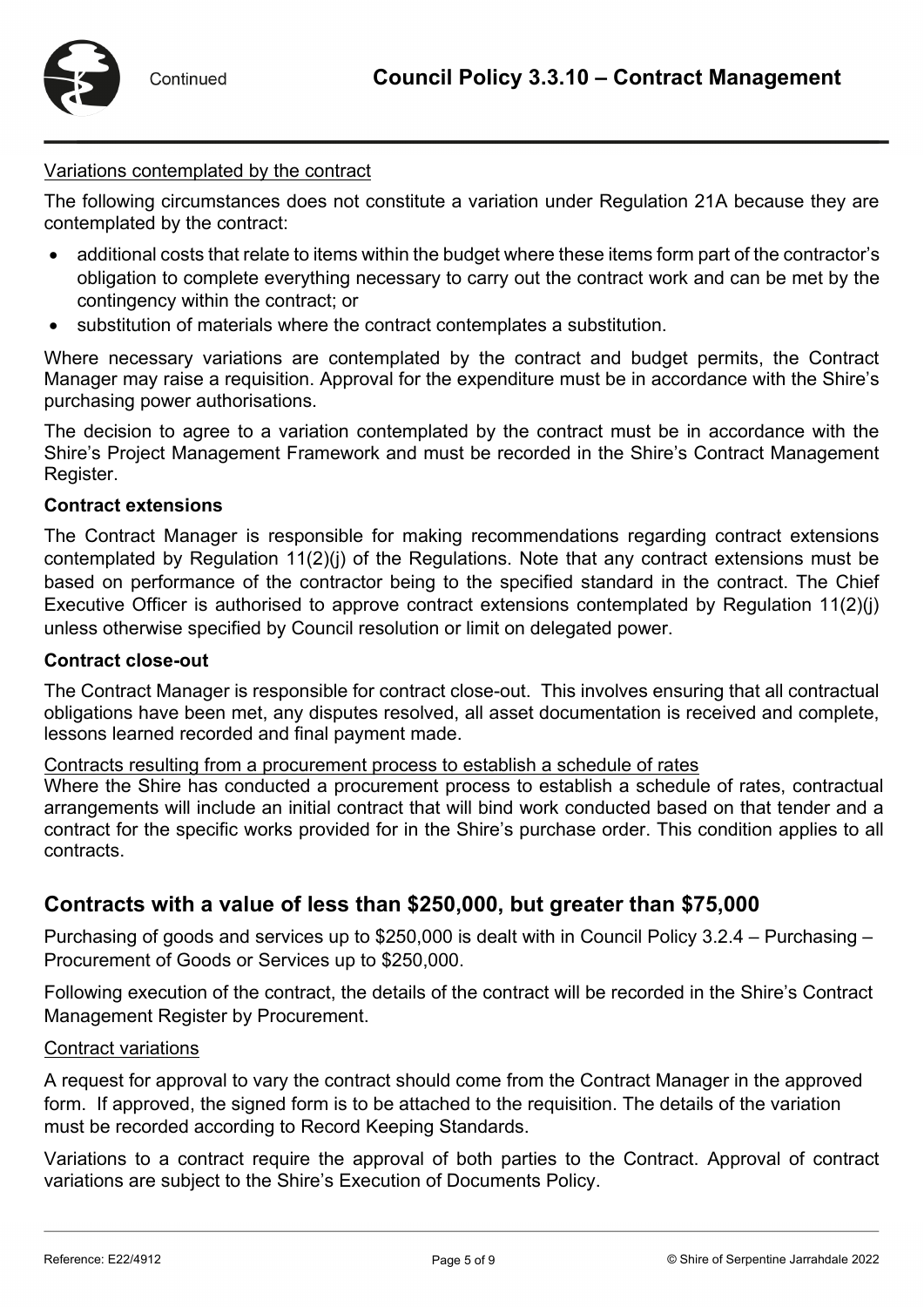

Variations requiring additional expenditure for contracts with a value of between \$75,000 and \$250,000 are governed by the following rules:

- The variation must be within the available budget.
- Approved by an Officer with appropriate financial authority, where the total of all approved variations to the contract to date does not exceed the individual approver's financial authority threshold.

The decision to agree to a variation must be recorded in the Shire's Contract Management Register by Procurement.

### Contract extensions

Contract extensions should be contemplated in the contract and should not be used to avoid adherence to purchasing rules.

## **Contracts with a value of less than \$75,000**

Purchasing of goods and services over \$5,000 and up to \$75,000 is included in and dealt with in Council Policy 3.2.4 – Purchasing – Procurement of Goods or Services up to \$250,000.

Contracts with a value of less than \$75,000 comprise:

- the Shire's purchase order terms and conditions; and
- the specifications and scope of the works against which the price was costed.

For all contracts up to \$75,000 the Officer raising the requisition is responsible as the Contract Manager.

#### Contract variations

Variations to contracts with a value less than \$75,000 that involve additional expenditure are governed by the following rules:

- The variation must be within the available budget.
- Approved by an Officer with appropriate financial authority, where the total of all approved variations to the contract to date does not exceed the individual approver's financial authority threshold.

#### Contract extensions

Contract extensions should be contemplated in the contract and should not be used to avoid adherence to purchasing rules.

### **Definitions**

**Budget -** This is the approved budget for the Project or works as adopted by Council, as part of the annual budget or subsequent Council decision to adjust or amend the budget allocation.

**Contract Manager -** Each procurement process that leads to a contract with a value of \$250,000 or greater will have a Contract Manager. The Contract Manager will be nominated during the decision to call for the tender. The Contract Manager has the following responsibilities:

- Day to day management of assigned contracts.
- Clearly defining in the specifications used to call for tenders or otherwise the performance standards, review mechanisms and deliverables required from contractors.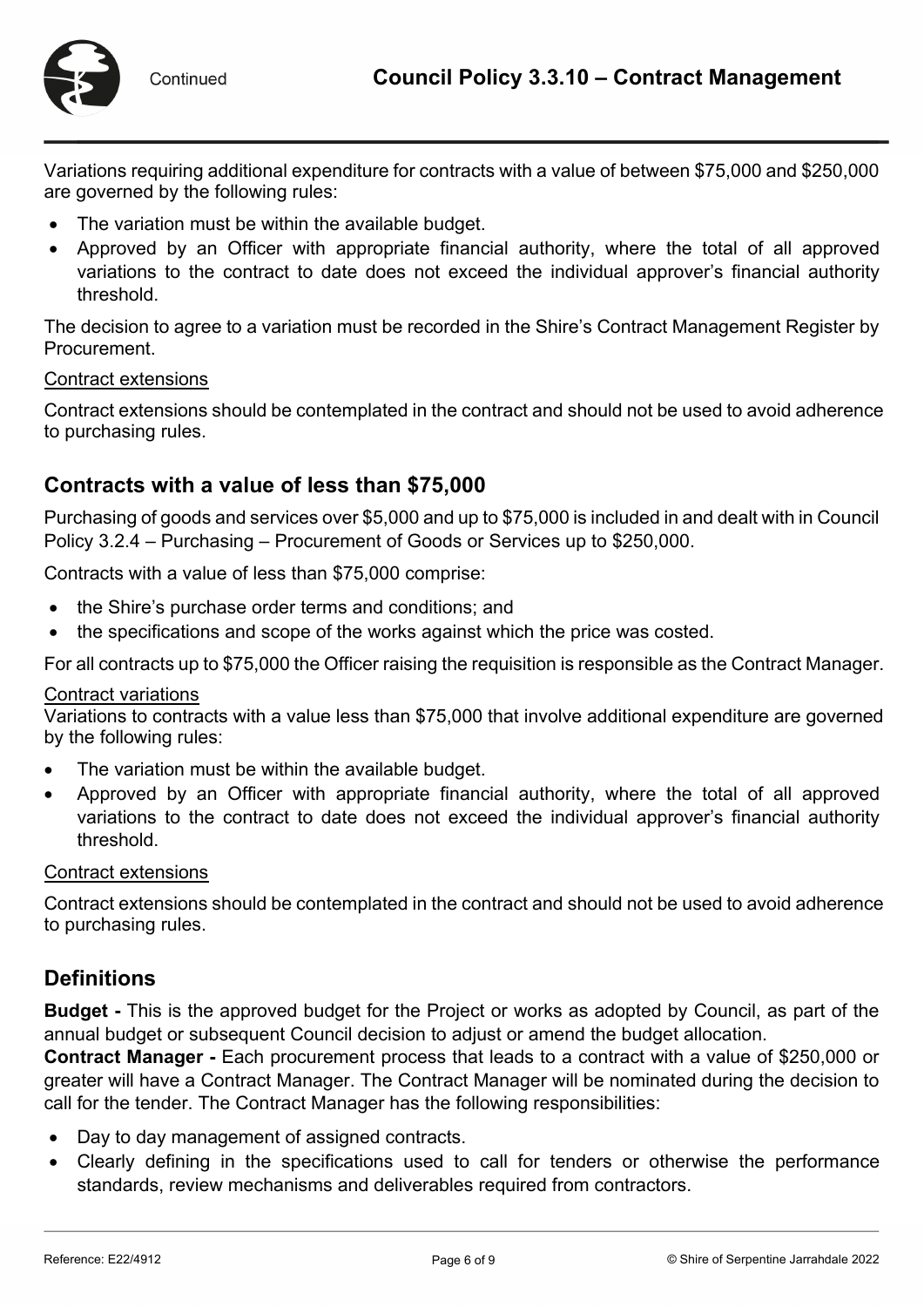

- Ensuring contracts are managed in compliance with approved policies, procedures and processes and all client obligations contained in contracts are fully satisfied.
- Reporting on contract status and identifying issues for escalation.
- Making recommendations on the appropriateness variations that are not contemplated by the contract.
- Assessing the appropriateness of variations that are contemplated by the contract.

**Contract Management Register -** This is a register of contracts resulting from contracts with a value of over \$75,000. The register will include information regarding the parties to the contract, the duration, a link to variations requested, approved or declined and the total contract value including any extensions. This register is an auditable record.

**Financial Authority Threshold -** The Financial Authority is the limit set out in Business Operating Procedure – Authorisation to Issue Purchase Requisitions.

**Procurement team -** The Shire's procurement team has the following responsibilities:

- Preparing the contract
- Maintaining the contract management register

**Superintendent -** The Superintendent is the person appointed by the Shire to perform the role of Superintendent as described in this policy.

## **Relevant Policies/Council Documents**

- Council Policy 1.1.4 Execution of Documents and Use of the Common Seal
- Council Policy 3.2.4 Purchasing Procurement of Goods or Services up to \$250,000
- Council Policy 3.2.5 Procurement of Goods or Services through Public Tendering
- Business Operating Procedure Authorisation to Issue Purchase Requisitions

# **Legislation/Local Law Requirements**

• *Local Government Act 1995* 

| <b>Office Use Only</b>      |                                                                                                                                                                                                                                                               |             |                     |              |
|-----------------------------|---------------------------------------------------------------------------------------------------------------------------------------------------------------------------------------------------------------------------------------------------------------|-------------|---------------------|--------------|
| <b>Relevant Delegations</b> | 1.1.4: Expressions of Interest for Goods and Services                                                                                                                                                                                                         |             |                     |              |
|                             | 1.1.33: Tenders for Goods and Services – Call Tenders                                                                                                                                                                                                         |             |                     |              |
|                             | 1.1.34: Tenders for Goods and Services - Accepting and Rejecting<br>Tenders; Determining and Negotiating Minor Variations before<br>entering a contract; Exercising Contract Extension Options<br>1.1.35: Tenders for Goods and Services - Exempt Procurement |             |                     |              |
| <b>Council Adoption</b>     | <b>Date</b>                                                                                                                                                                                                                                                   | 16 May 2022 | <b>Resolution #</b> | OCM115/05/22 |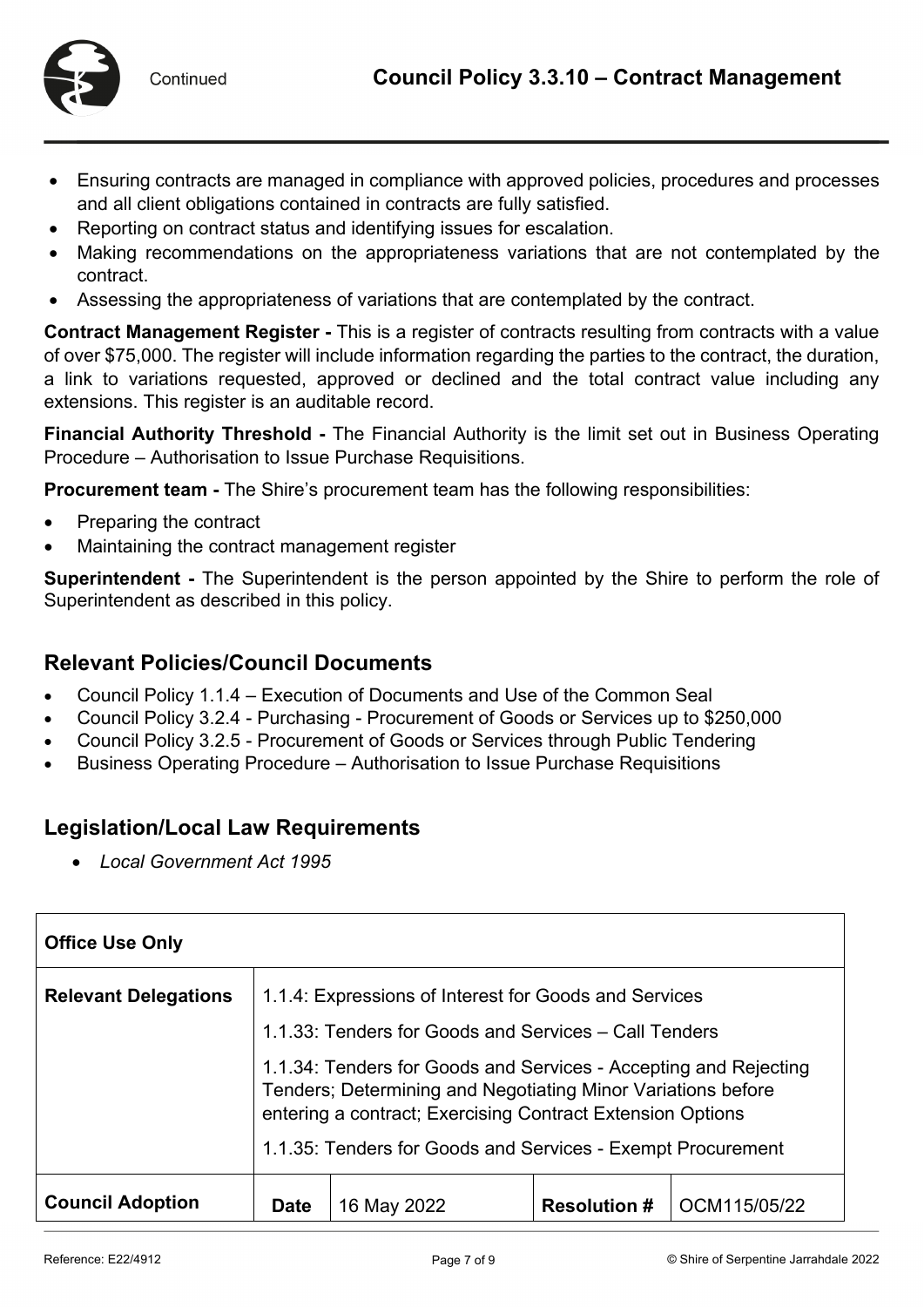

| <b>Reviewed/Modified</b> | <b>Date</b> | <b>Resolution #</b> |  |
|--------------------------|-------------|---------------------|--|
| <b>Reviewed/Modified</b> | <b>Date</b> | <b>Resolution #</b> |  |

## **ATTACHMENT 1**

## **Contract Management Roles and Responsibilities**

# **Key roles**

| Item.          | <b>Role</b>                                                                                                                                               | <b>Responsibilities</b>                                                                                                                                                                                                                                                                                                                                                                                                                                                                                                                                                                                                                                                                                                                                                                                                                                                                                                                                                                                                                                                              |  |
|----------------|-----------------------------------------------------------------------------------------------------------------------------------------------------------|--------------------------------------------------------------------------------------------------------------------------------------------------------------------------------------------------------------------------------------------------------------------------------------------------------------------------------------------------------------------------------------------------------------------------------------------------------------------------------------------------------------------------------------------------------------------------------------------------------------------------------------------------------------------------------------------------------------------------------------------------------------------------------------------------------------------------------------------------------------------------------------------------------------------------------------------------------------------------------------------------------------------------------------------------------------------------------------|--|
| 1              | <b>Contract Owner</b><br>(Manager or<br><b>Director subject to</b><br>value and risk)                                                                     | Person accountable for the budget/cost center that funds<br>contract<br>Employee with delegation to approve contract payments and<br>variations<br>Allocate contract management roles within own team<br>Ensure compliance and performance<br>Obtain necessary delegate approvals (Council, CEO or Director<br>as applicable)<br>Manage ongoing under performance in conjunction with<br>Governance                                                                                                                                                                                                                                                                                                                                                                                                                                                                                                                                                                                                                                                                                  |  |
| $\overline{2}$ | <b>Contract</b><br><b>Manager</b><br>(Note this may be<br>the same as the<br><b>Contract owner in</b><br>some instances<br>subject to<br>value/structure) | Manage contracts through post-award lifecycle as the single<br>$\bullet$<br>point of contact for suppliers on all contract matters<br>Monitor contract performance and compliance<br>Recommend being a representative within the business unit<br>with the relevant skills<br>Contract management meetings (quarterly and annually)<br>$\bullet$<br>Contract Development clearly define scope and performance<br>standards, negotiation, execution, and management of<br>contracts in accordance with approved policies, procedures,<br>and processes.<br>Manage contract extensions, and renewals and preparation for<br>future contracts / RFX<br>Manage contractor efficiently and effectively to ensure contract<br>value is achieved<br>Manage contractors and supplier relationships<br>$\bullet$<br>Manage contract services communication and messaging<br>$\bullet$<br>Contract OH&S engagement and assurance<br>$\bullet$<br>Contract risk identification and management<br>$\bullet$<br>Contract closure activities<br>Understand and manage confidentiality<br>$\bullet$ |  |
| 3.             | Where there is a<br><b>Support</b>                                                                                                                        | • Contract operational administration.<br>Quotes/Confirmation of rates, goods receipting requisitions<br>$\bullet$                                                                                                                                                                                                                                                                                                                                                                                                                                                                                                                                                                                                                                                                                                                                                                                                                                                                                                                                                                   |  |